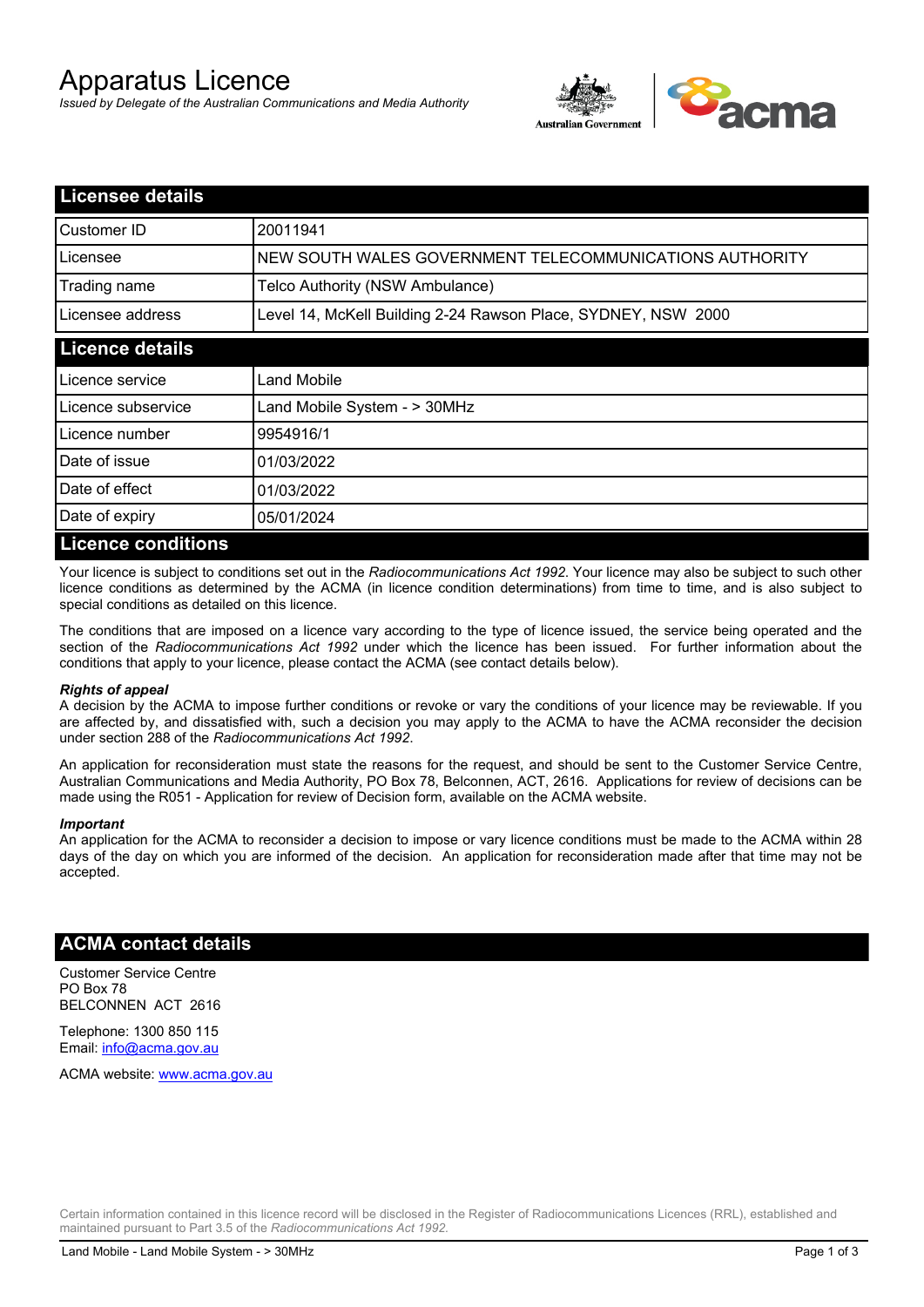### **Advisory Notes applying to licence no.: 9954916/1**

Conditions applicable to the operation of Land Mobile System station(s) authorised under this licence can be found in the Radiocommunications Licence Conditions (Apparatus Licence) Determination and the Radiocommunications Licence Conditions (Land Mobile Licence) Determination. Copies of these determinations are available from the ACMA and from the ACMA home page (www.acma.gov.au).